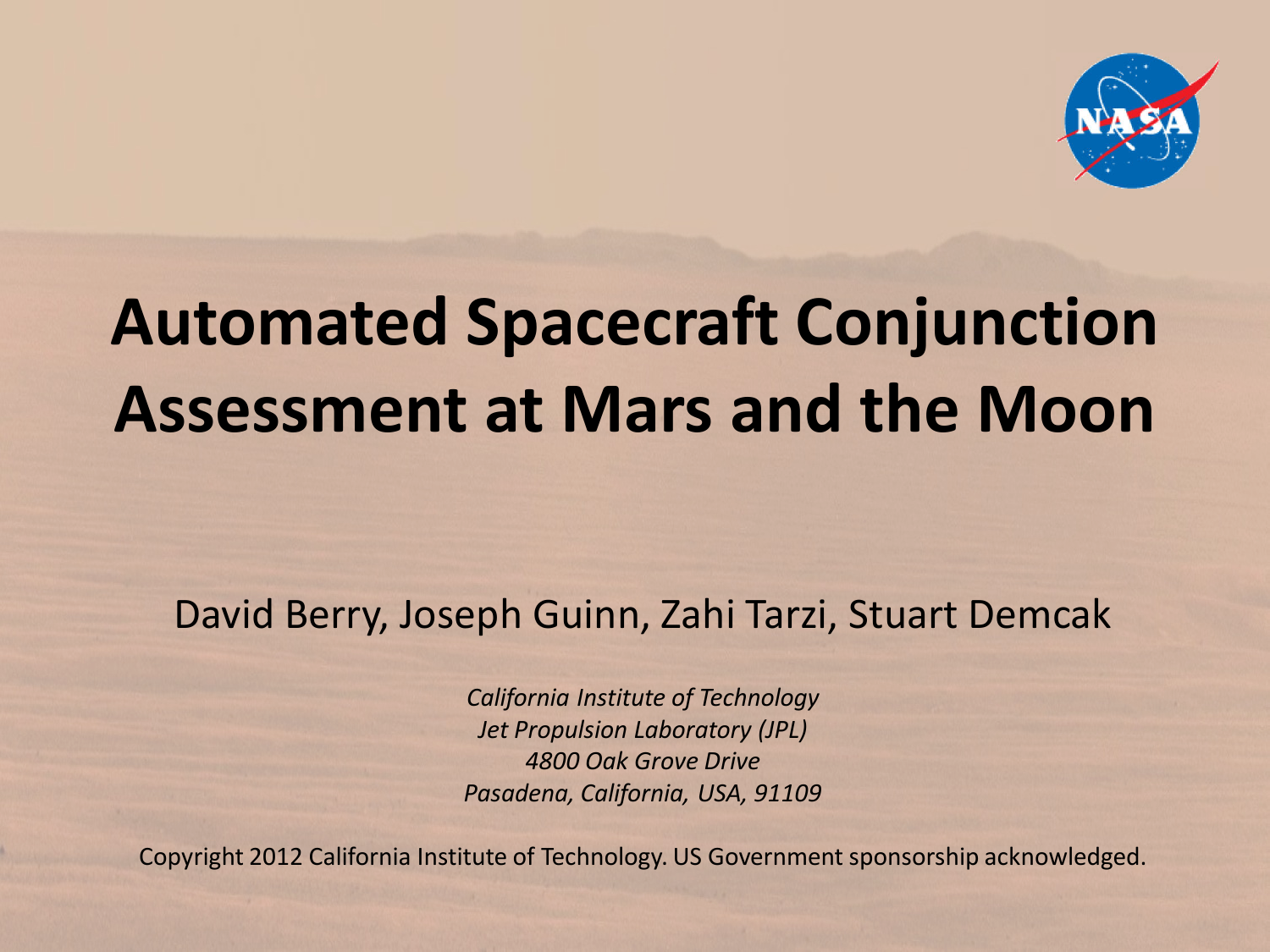# Introduction

- Conjunction assessment and collision avoidance are areas of current high interest in space operations
- Most current conjunction assessment activity focuses on the Earth orbital environment
- Several of the world's space agencies have satellites in orbit at Mars and the Moon, and avoiding collisions there is important too
- Smaller number of assets than Earth, and smaller number of organizations involved, but consequences similar to Earth scenarios
- This presentation will examine conjunction assessment processes implemented at JPL for spacecraft in orbit at Mars and the Moon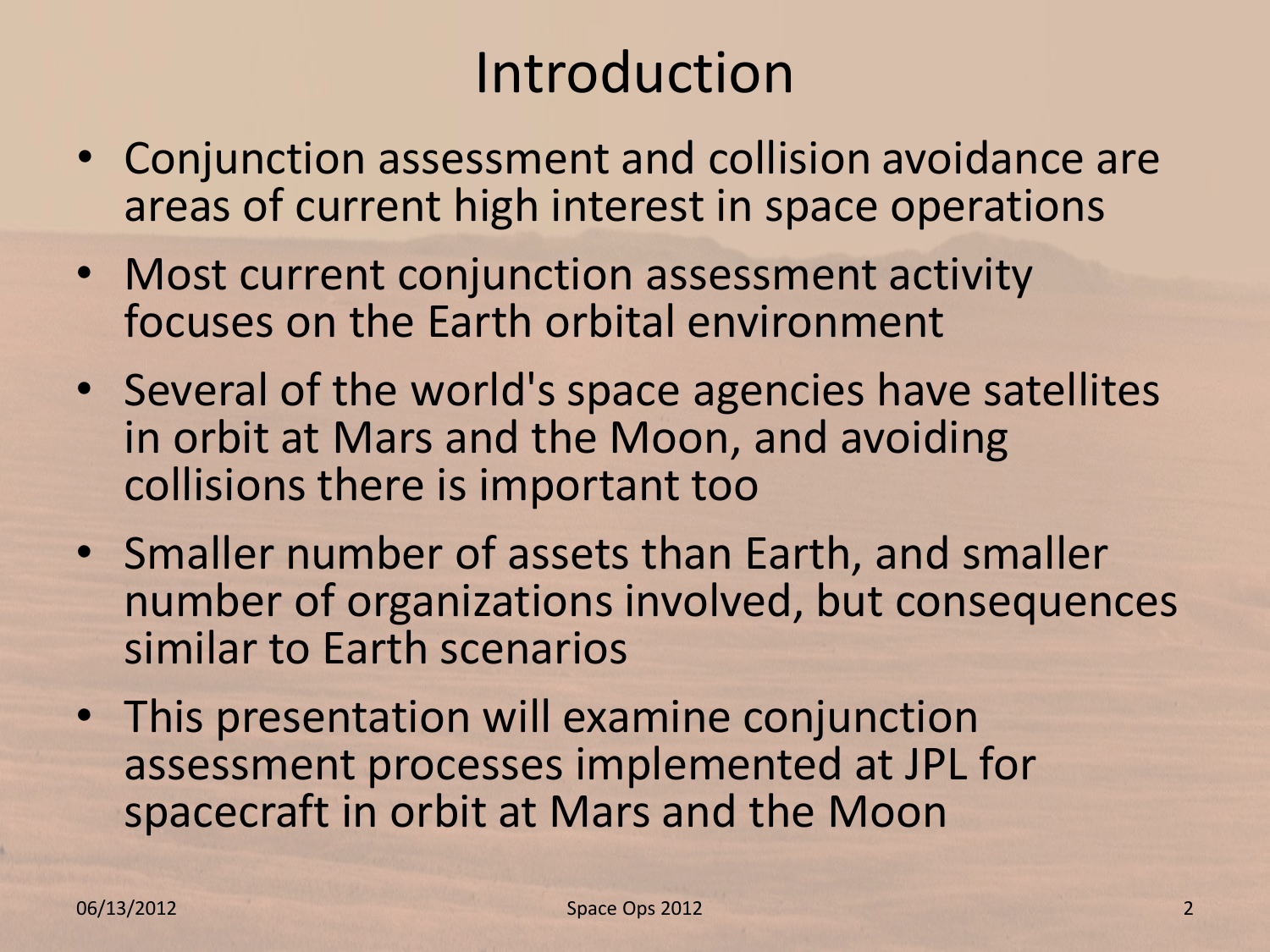# Agenda

- Conjunction assessment requirements at Mars
- Rationale for automation
- "MADCAP" automated utility
- Conjunction assessment requirements at the Moon
- MADCAP Inputs / Features / Algorithms / Outputs
- Future Work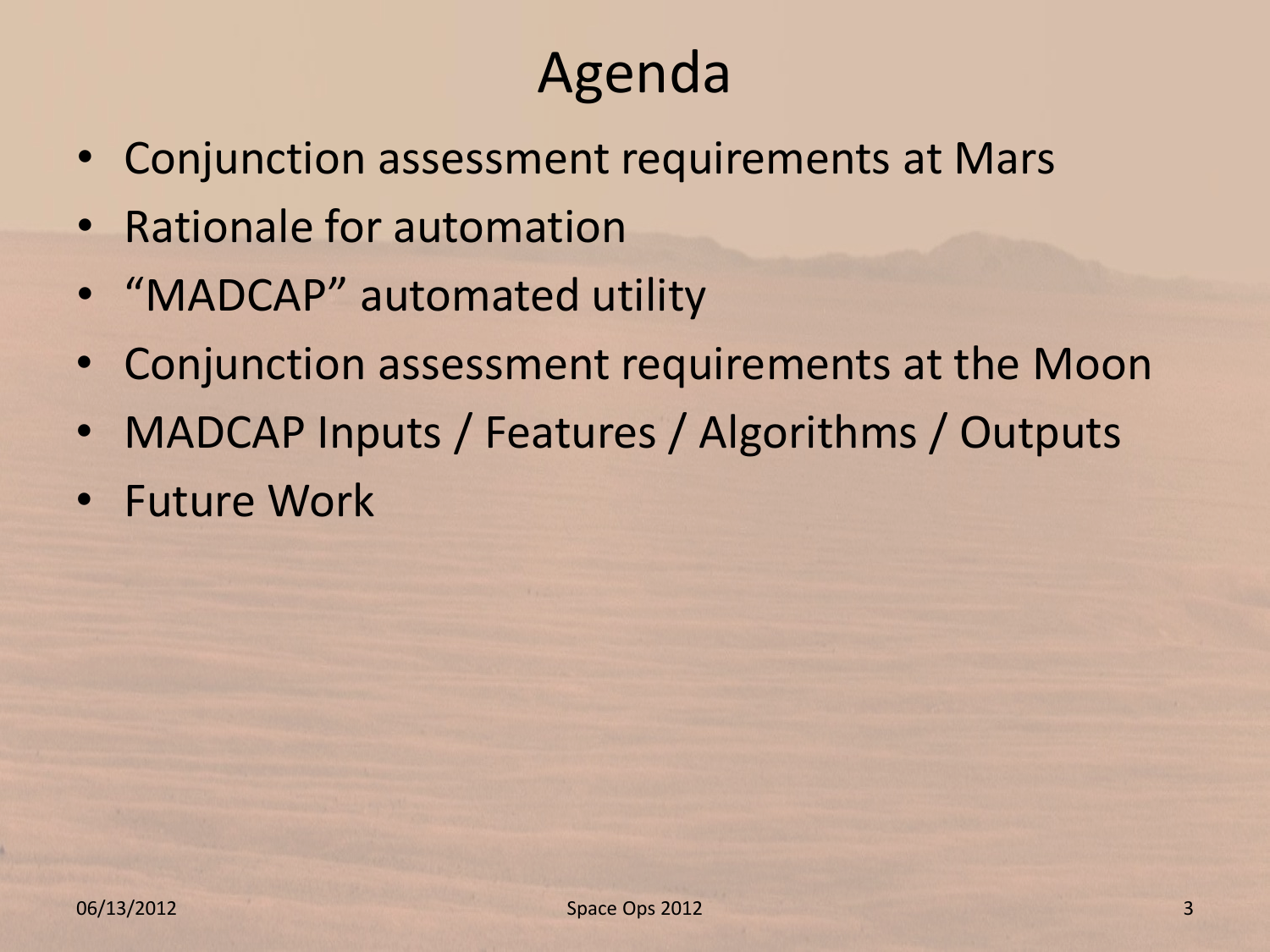# Conjunction Assessment at Mars

- NASA and ESA have spacecraft in orbit/on approach
- NASA: Mars Odyssey, Mars Reconnaissance Orbiter (MRO), Mars Science Laboratory (MSL) on approach
- ESA: Mars Express (MEX) spacecraft
- Also defunct spacecraft (Viking 1/2, Mars Global Surveyor) and natural satellites (Phobos, Deimos)
- Since mid-2002, ad hoc collision avoidance studies
- Ad hoc collision avoidance studies increased when MEX arrived in late 2003
- MRO aerobraking campaign in 2006 was major driver
- India, Russia, China interested in Mars missions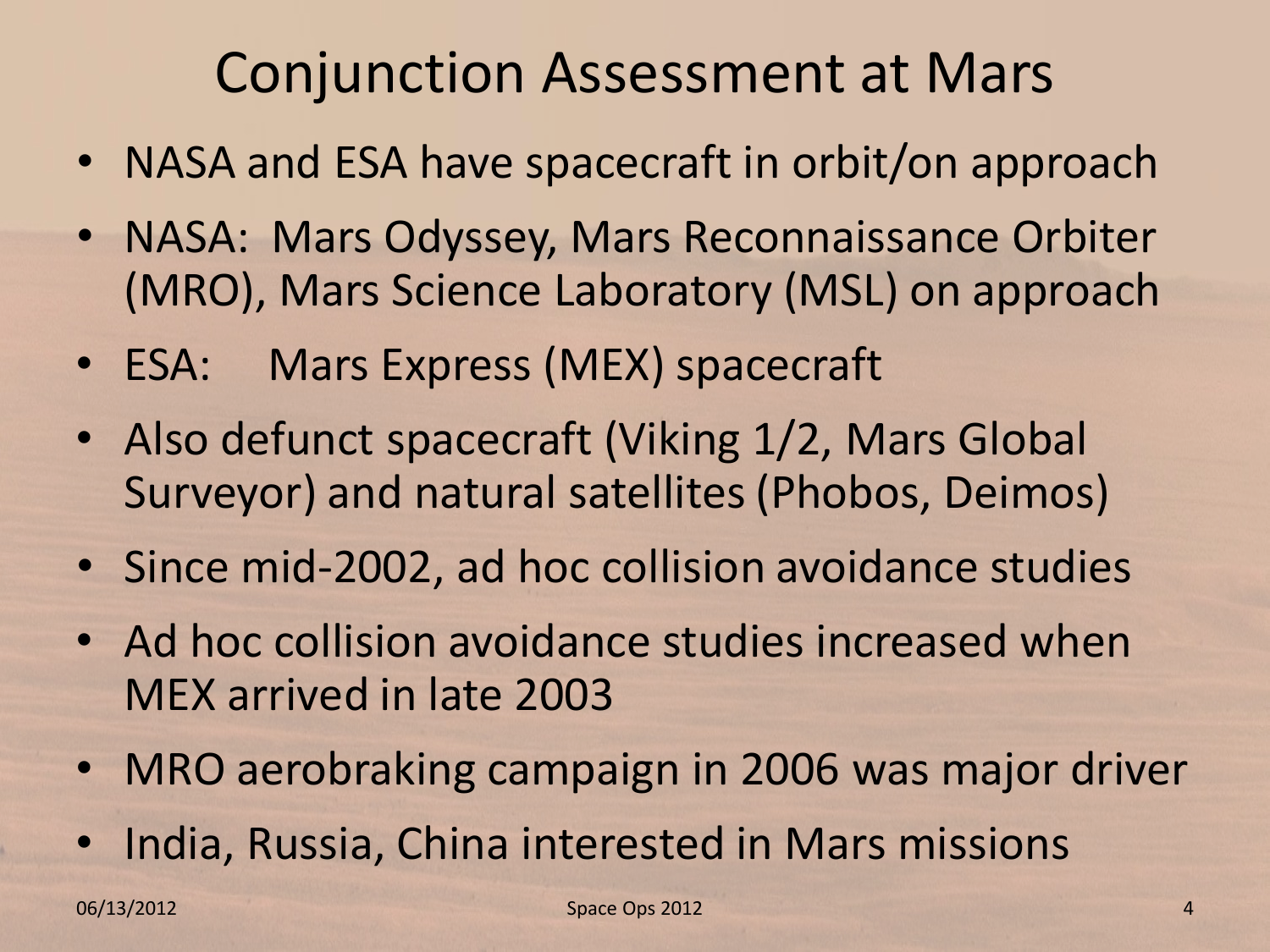# Rationale for Automation

- Given planned longevity of Mars-orbiting spacecraft, ad hoc conjunction assessment was insufficient
- Spacecraft orbits relatively stable, but are modified periodically, e.g., for relay operations
- Spacecraft are also subject to standard perturbations (e.g., drag, gravity, solar radiation pressure)
- Due diligence: always be prepared to answer the question "how close are the orbits?"
- Result: "MADCAP" (MArs Deepspace Collision Avoidance Process) automation developed to study Mars spacecraft conjunctions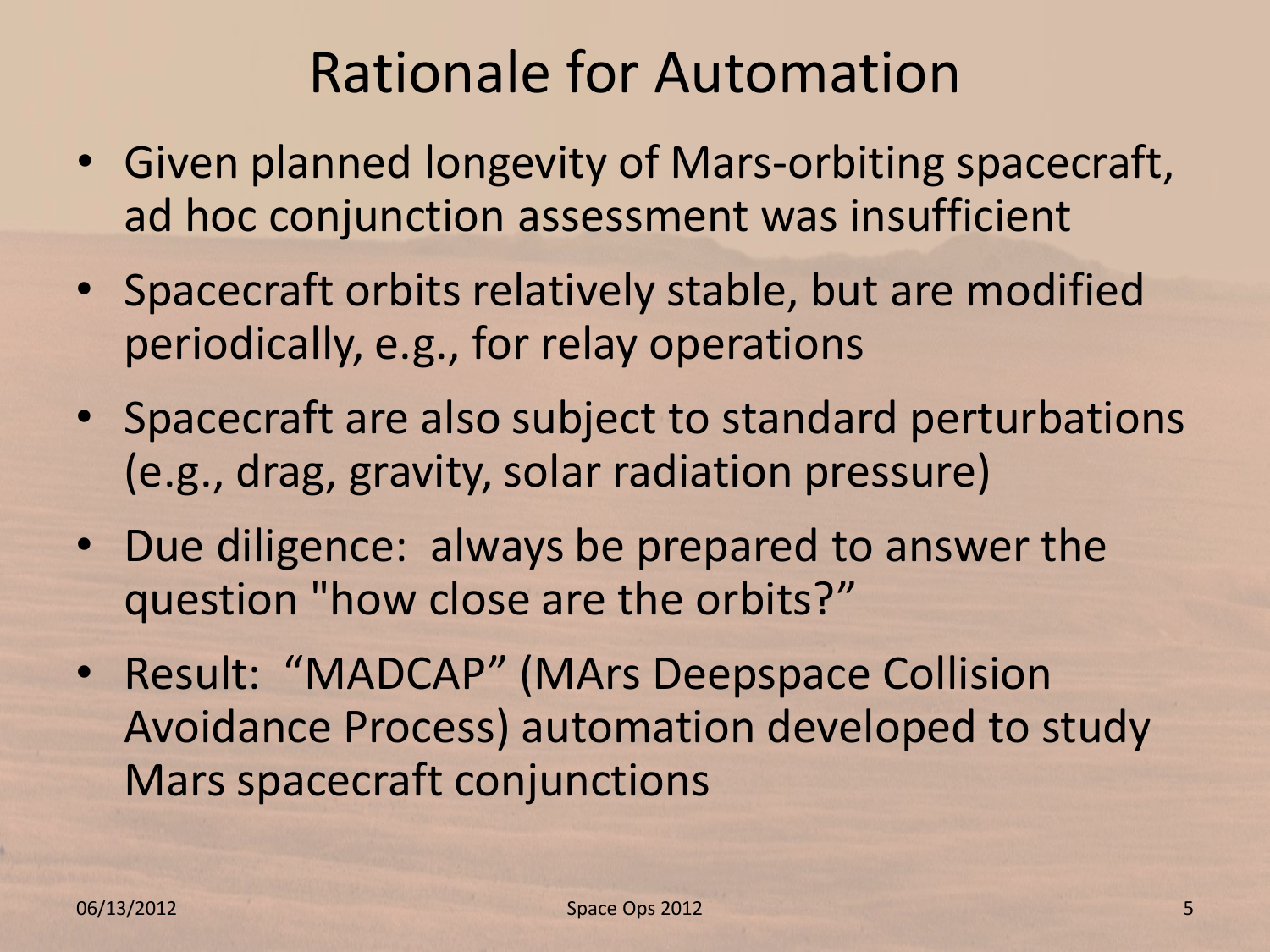### Conjunction Assessment at the Moon

- NASA has several spacecraft in orbit at the Moon: the Lunar Reconnaissance Orbiter (LRO), GRAIL-A, GRAIL-B, ARTEMIS-P1, and ARTEMIS-P2
- India and Japan have spacecraft at the Moon that are no longer being tracked: Chandrayaan-1, Ouna (SELENE sub-satellite)
- MADCAP can also be used for Moon orbital environment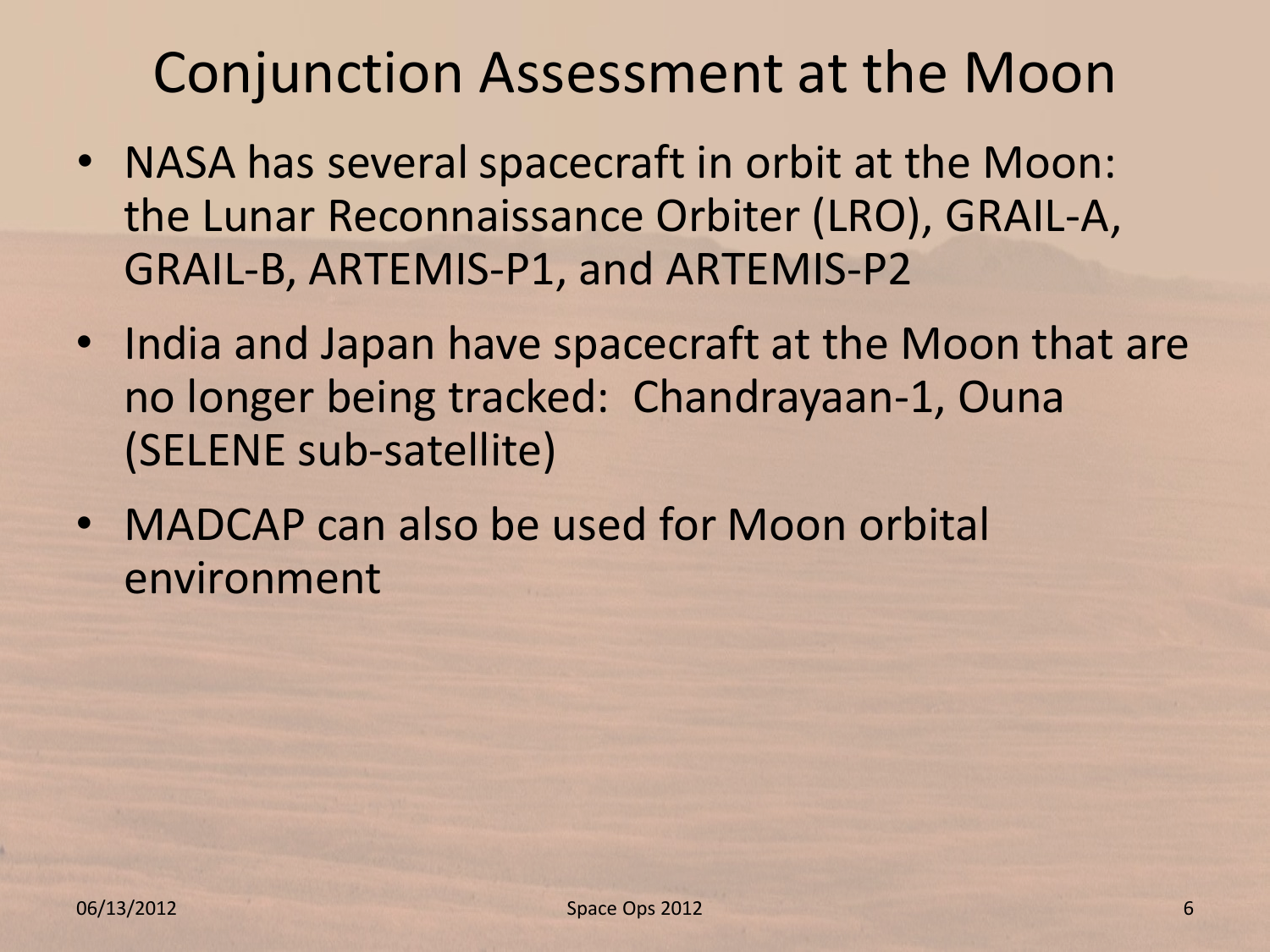# MADCAP Methodology

- Each orbital environment has a unique parameter file
- Required: A list of at least 2 objects per environment
- User specifies the desired conjunction attribute and threshold that will trigger user notification
- Other key parameters set ephemeris files to use, data items to analyze and print/plot, parameters used to calculate collision probability, email addresses
- Currently activated by a Linux cron job twice weekly for Mars, and daily in the case of the Moon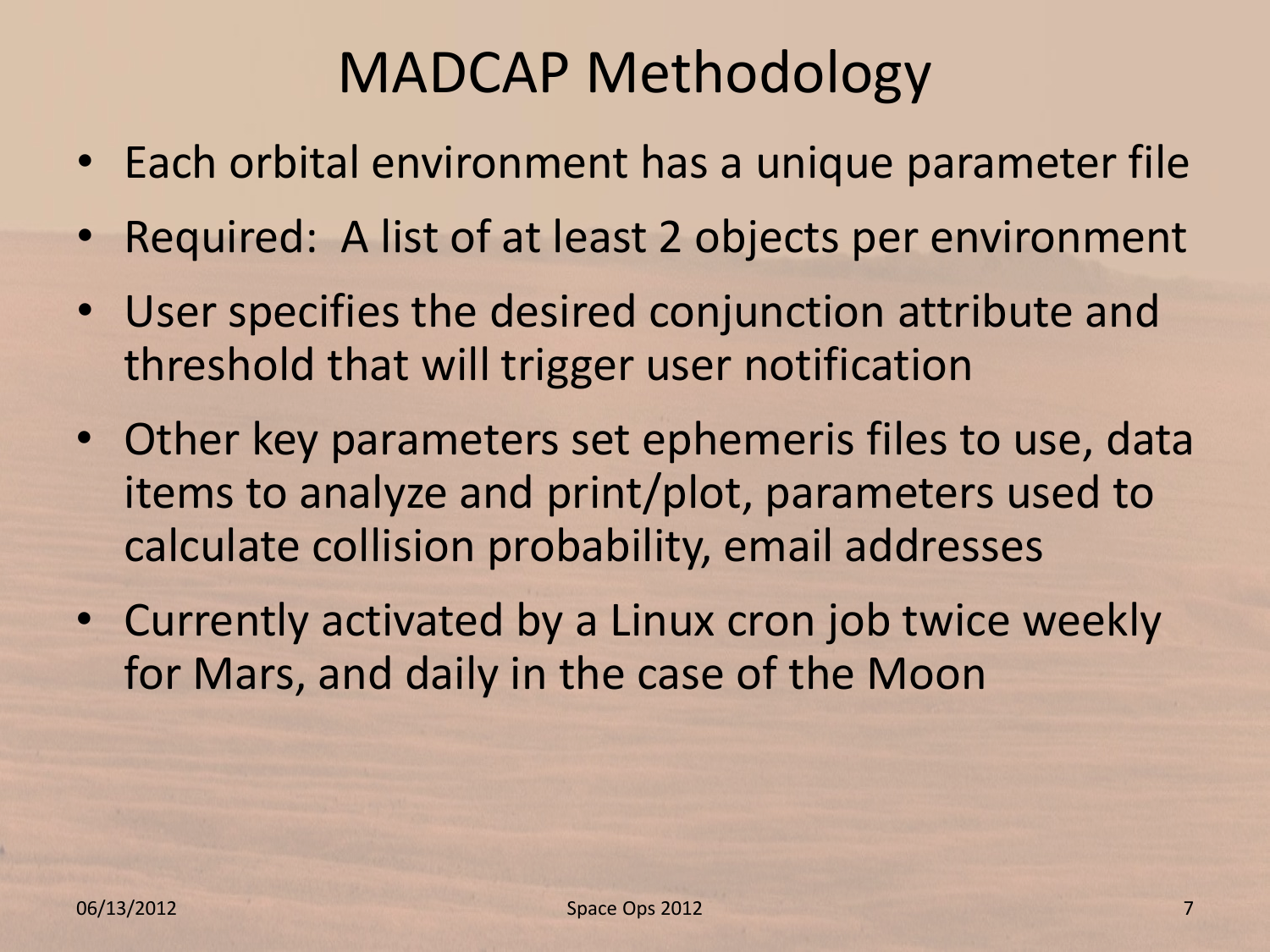# Ephemeris Files

- Most recent ephemeris files for S/C in the MADCAP parameters are automatically downloaded from DSN
- MADCAP allows specification of one supplementary file per S/C in addition to the most recent trajectory
- Ephemeris files for non-operational S/C can be added by specifying an ephemeris file location
	- State uncertainty in such ephemerides is greater than that of current solutions, but better than nothing
- Natural body ephemerides may also be specified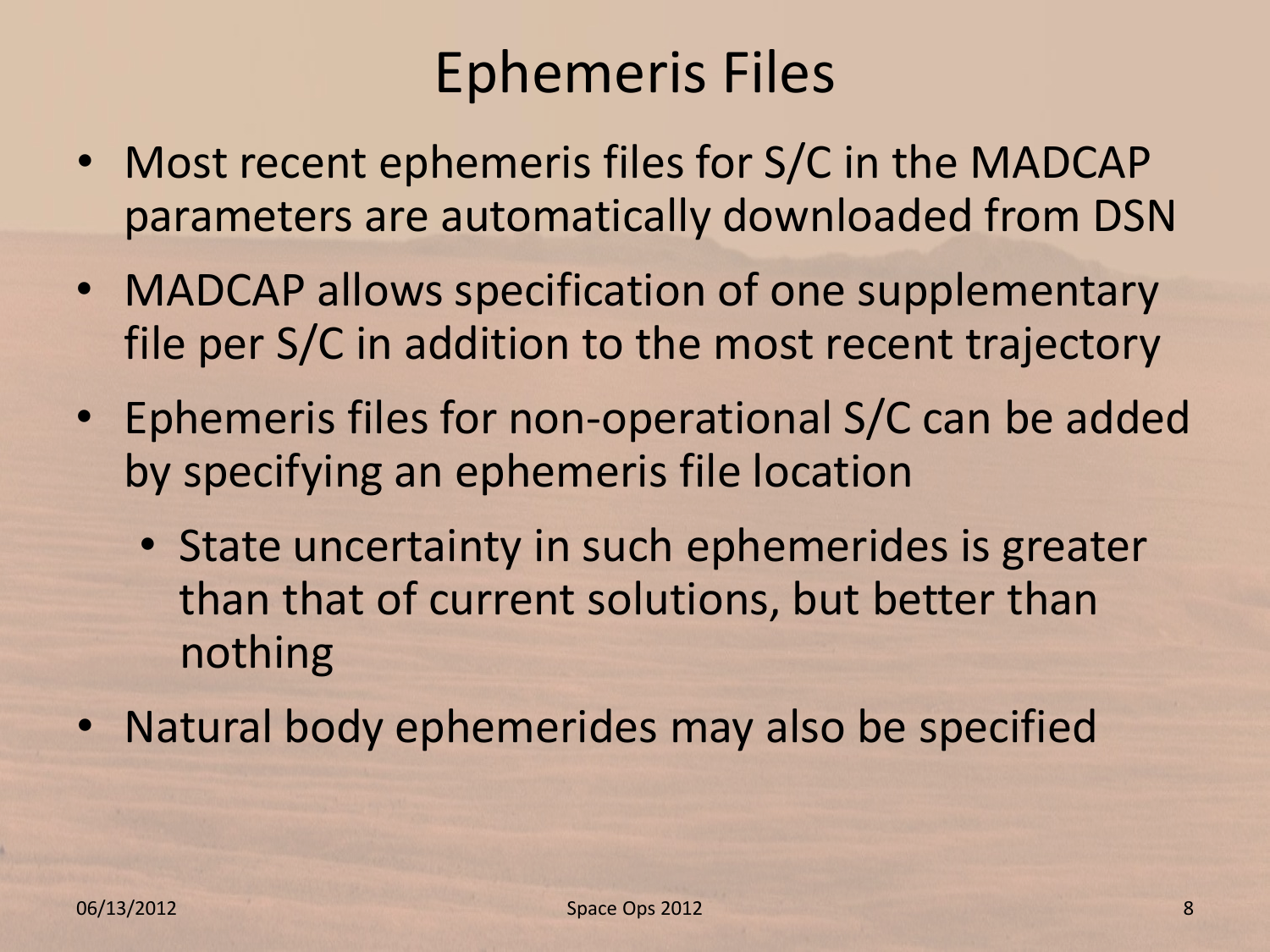# Orbit Conjunction Attribute Options

• Pairwise comparisons for all combinations of 2 spacecraft

#### • Comparisons occur over overlap of 2 ephemerides

| <b>Conjunction Attribute</b> | <b>Description</b>                                                            |
|------------------------------|-------------------------------------------------------------------------------|
| closap_times                 | Times of closest approaches of the two bodies                                 |
| closap distance              | Relative distance and speed at closest approach                               |
| closap angles                | Angles between velocity vectors and orbit planes with respect to central body |
| closap_state_diff            | State of spacecraft 2 relative to spacecraft 1                                |
| closap_states                | States of both spacecraft with respect to central body and coordinate system  |
| xing distance                | Distance between orbits at orbit crossings                                    |
| xing_distance_min            | Smaller of orbit crossing distances                                           |
| xing times                   | Times of orbit crossings                                                      |
| xing_times_min               | Times of minimum orbit crossing                                               |
| xing traj                    | Radius and true anomaly at orbit crossings                                    |
| xing traj min                | Radius and true anomaly at minimum orbit crossing                             |
| mod distance                 | Minimum orbit distances (useful for nearly coplanar orbits)                   |
| mod distance min             | Smaller of two minimum orbit distances                                        |
| mod times                    | Times of minimum orbit distances                                              |
| mod times min                | Times of smaller of two minimum orbit distances                               |
| mod traj                     | Radial distance and true anomaly at minimum orbit distances                   |
| mod traj min                 | Radial distance and true anomaly at smaller of two minimum orbit distances    |
| col_prob                     | Collision probability for specified covariance                                |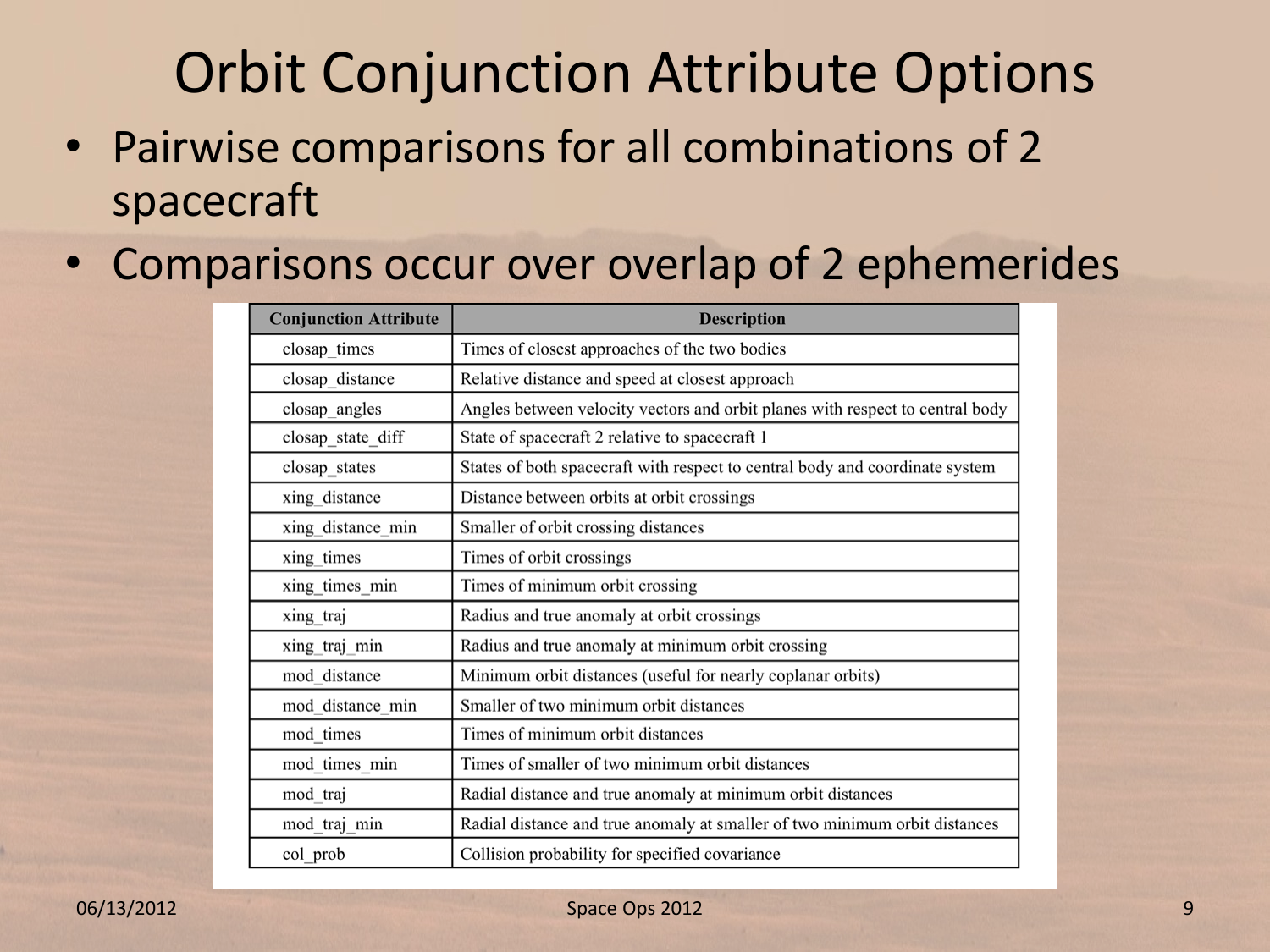# Collision Probability

- Intuitive collision probability at Mars/Moon is zero
- Collision consequences catastrophically high: lost tax investment, loss of science data, debris environment, repercussions if spacecraft from two nations collide
- Other faults with intuitive notions: science orbits with similar characteristics, surface S/C using relay services
- Analytic approaches yield better collision probability
- After considering several approaches, an advisory group selected a technique based upon a paper by Sal Alfano of Center for Space Standards & Innovation:

$$
P = \frac{1}{2 \cdot \pi \cdot \sigma_x \cdot \sigma_y} \cdot \int_{-\frac{\partial B}{\partial y}}^{\frac{\partial B}{\partial y} - \sqrt{\frac{\partial B}{\partial y}^2 - y^2}} \exp \left\{ \left( \frac{-1}{2} \right) \cdot \left[ \left( \frac{x + x_m}{\sigma_x} \right)^2 + \left( \frac{y + y_m}{\sigma_y} \right)^2 \right] \right\} dxdy
$$
  
06/13/2012  
10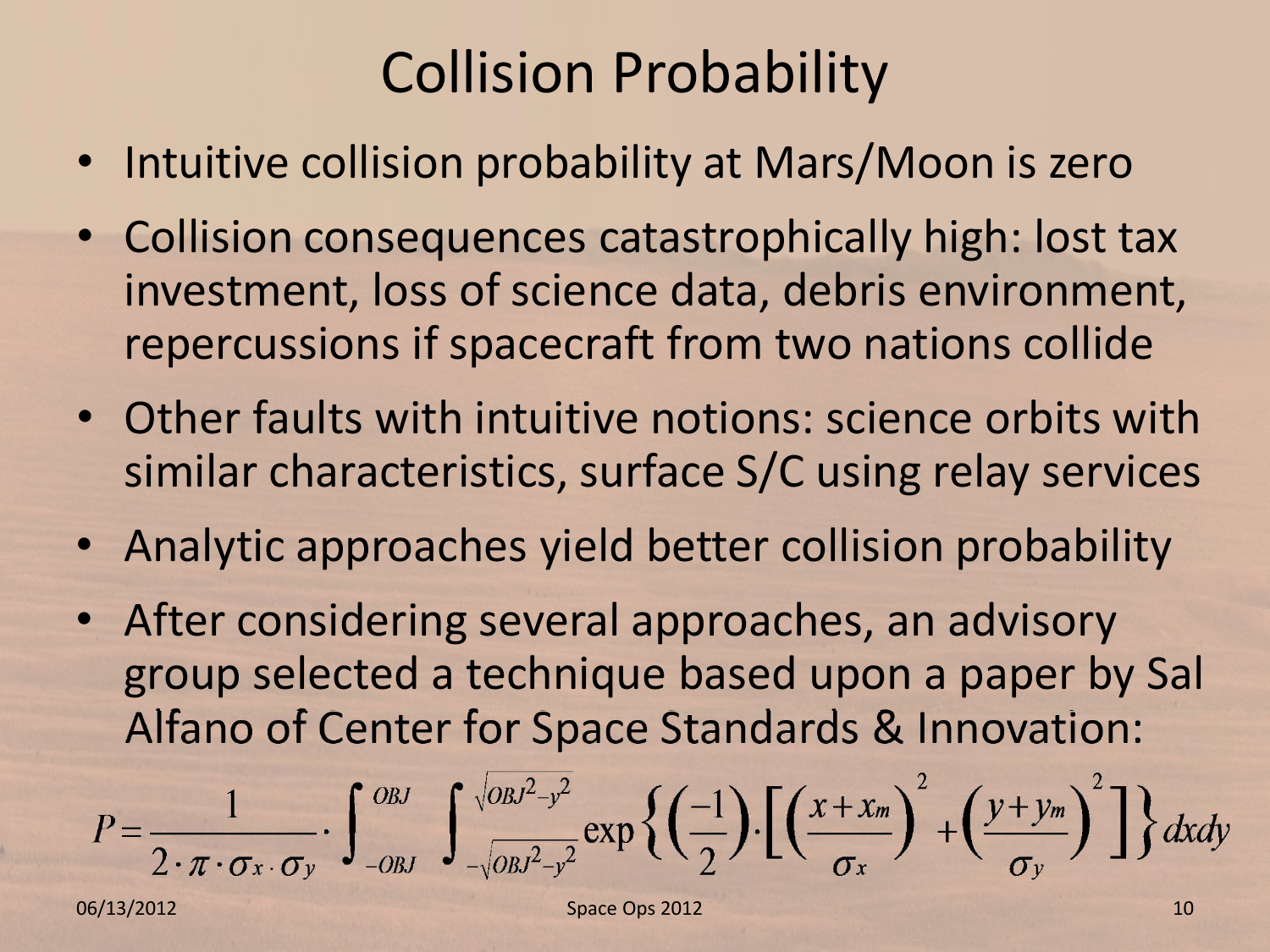# Output Reports

- MADCAP prepares three types of reports: detail, summary, and plots
- Detail reports contain the results of analysis of the conjunction attributes for each pair of spacecraft, sorted by the conjunction attribute desired by user
- Summary report focuses on the "close approach distance" attribute, and categorizes the close approaches as green, yellow, or red
- Thresholds for green, yellow, red categorizations are established by the user
- MADCAP will also generate plots of several of the conjunction attributes if requested by the user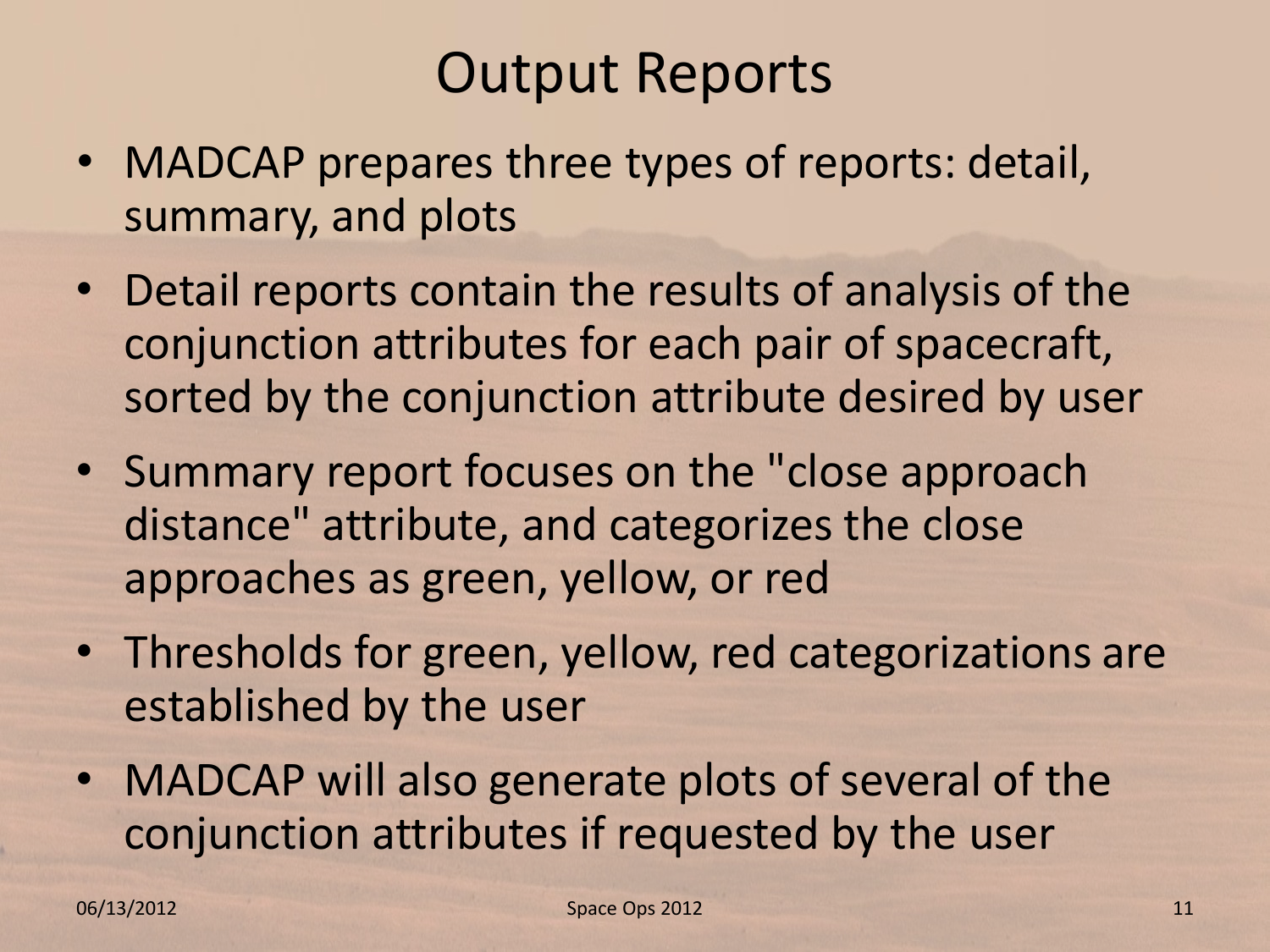### Sample MADCAP Detail Report

|            | # Table of closest approach events for 'SC01' and 'SC02'                     |                            |                            |         |             |    |
|------------|------------------------------------------------------------------------------|----------------------------|----------------------------|---------|-------------|----|
|            | # Begin Time: 27-APR-2012 00:55:27.0000 TAI                                  |                            |                            |         |             |    |
|            | # End Time: 10-MAY-2012 00:01:06.1840 ET                                     |                            |                            |         |             |    |
|            | # Central Body: Moon                                                         |                            |                            |         |             |    |
|            | # Coordinate System: IAU Moon Pole                                           |                            |                            |         |             |    |
|            | # Output Time System: UTC (UTC-ET = -66.1855 sec [at begin time])            |                            |                            |         |             |    |
|            | # Ephemeris files supplied by user:                                          |                            |                            |         |             |    |
|            | # /home/common/scripts/inputs/ephemerides/de421.boa                          |                            |                            |         |             |    |
|            | # /home/moon/scripts/inputs/ephemerides/de421_Lunar.boa                      |                            |                            |         |             |    |
|            | #                                                                            |                            |                            |         |             |    |
|            | ome/moon/scripts/inputs/ephemerides/spk_sc1_120424_120510_120425_od123v1.bsp |                            |                            |         |             |    |
|            | #                                                                            |                            |                            |         |             |    |
|            | ome/moon/scripts/inputs/ephemerides/spk_sc2_120423_120510_120425_od234v1.bsp |                            |                            |         |             |    |
|            | # /home/moon/scripts/inputs/ephemerides/spk_sc2_14day_20120426_01.bsp        |                            |                            |         |             |    |
|            | #                                                                            |                            |                            |         |             |    |
|            | #<br>Calendar                                                                | Julian                     | <b>RELATIVE</b>            |         | Collision   |    |
|            | #<br><b>Date</b>                                                             | Date (days)                | Distance (km) Speed (km/s) |         | Probability |    |
|            | 06-MAY-2012 11:31:03.547 2456053.97990                                       |                            | 14.05064                   | 2.89753 | 0.00587     |    |
|            | 01-MAY-2012 10:23:40.970 2456048.93311                                       |                            | 28.22475                   | 2.90483 | 0.00229     |    |
|            | 03-MAY-2012 02:07:21.064 2456050.58844                                       |                            | 55.77511                   | 2.89525 |             |    |
| 0.00007    |                                                                              |                            |                            |         |             |    |
|            | 08-MAY-2012 03:14:48.459 2456055.63528                                       |                            | 98.52263                   | 2.89337 |             |    |
| 0.00000    |                                                                              |                            |                            |         |             |    |
|            | 04-MAY-2012 19:47:24.982 2456052.32459                                       |                            | 101.18978                  | 2.89296 |             |    |
| 0.00000    |                                                                              |                            |                            |         |             |    |
|            | 09-MAY-2012 20:54:47.876 2456057.37139                                       |                            | 106.70121                  | 2.89202 |             |    |
| 0.00000    |                                                                              |                            |                            |         |             |    |
| 06/13/2012 | 04-MAY-2012 18:48:55.329                                                     | 245605238399 2014 17.16007 |                            | 2.78184 | 0.00000     | 12 |
|            | 09-MAY-2012 19:55:59.805 2456057.33055                                       |                            | 123.63937                  | 2.77510 | 0.00000     |    |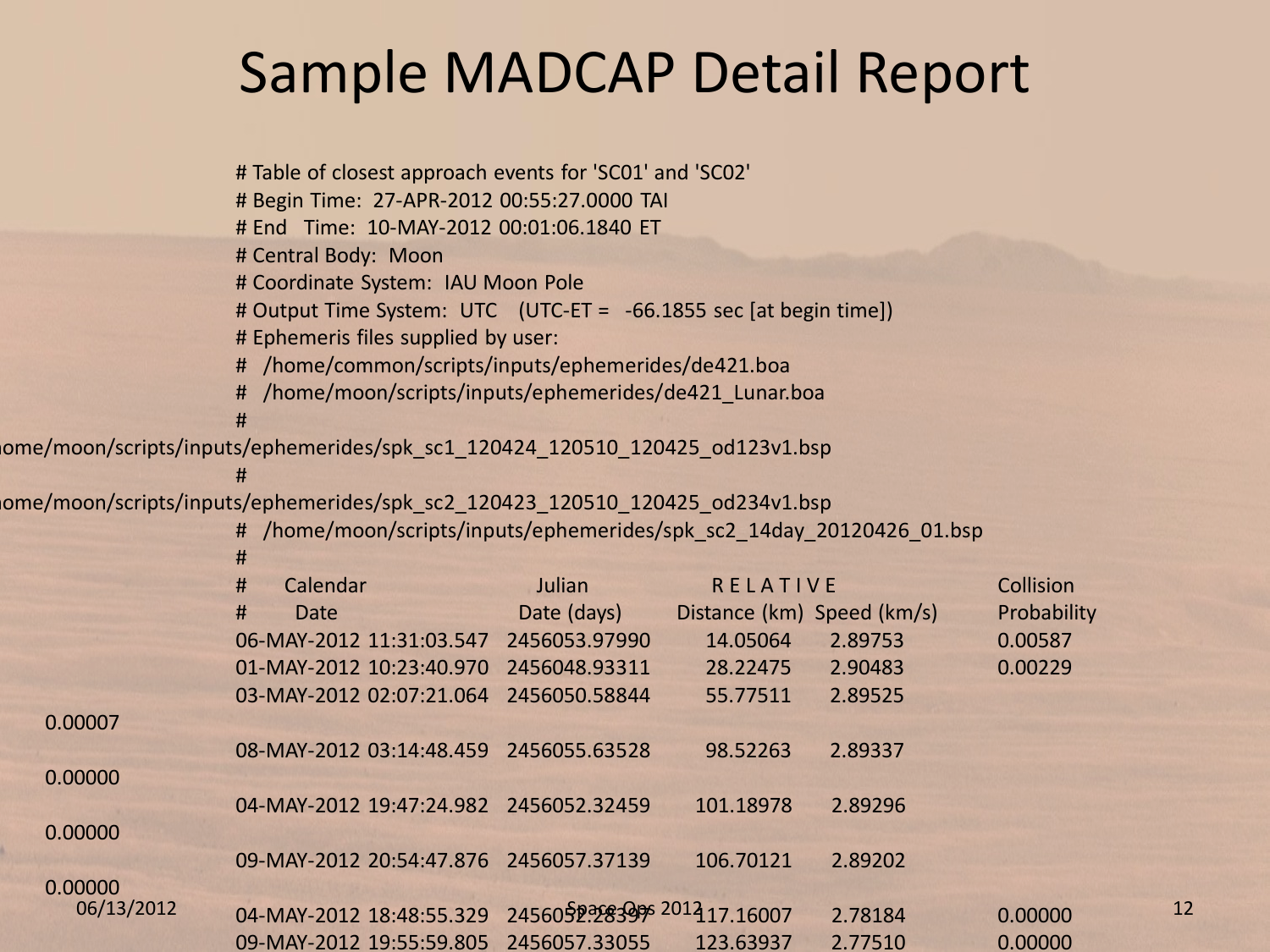### Sample MADCAP Summary Report

Collision Analysis was performed between SC04, SC05, and SC06 using the following ephemerides:

spk\_SC04\_noburn.bsp 21-FEB-2012 08:00:00 UTC - 29-FEB-2012 23:59:59 UTC spk\_SC05\_od108v1.bsp 26-FEB-2012 13:00:00 UTC - 07-MAR-2012 23:59:59 UTC spk SC05 reference traj.bsp (Ref) 24-FEB-2012 17:15:00 UTC - 05-JUN-2012 07:11:50 UTC SC06-short\_01.bsp 28-FEB-2012 00:00:00 UTC - 13-MAR-2012 00:00:00 UTC

The following body pairs have a status RED close approach event in less than 14 days:

| SC04-SC05            | 19.76 km 01-MAR-2012 00:49:18 UTC |
|----------------------|-----------------------------------|
| SCO4-SCO5            | 10.26 km 01-MAR-2012 02:43:52 UTC |
| SC04-SC05            | 0.80 km 01-MAR-2012 04:40:43 UTC  |
| SCO4-SCO6            | 11.63 km 03-MAR-2012 14:37:48 UTC |
| SC05-SC06 (SC05 Ref) | 11.83 km 10-MAR-2012 07:27:40 UTC |

The following body pairs are status RED (closap distance  $\leq$  20 km):

| SCO4-SCO5            | $0.80 \text{ km}$ $01$ -MAR-2012 04:40:43 UTC |
|----------------------|-----------------------------------------------|
| SC04-SC06            | $11.63 \text{ km}$ 03-MAR-2012 14:37:48 UTC   |
| SC05-SC06 (SC05 Ref) | 11.83 km  10-MAR-2012 07:27:40 UTC            |

The following body pairs are status YELLOW (20 km  $<$  closap distance  $<=$  200 km):

| SC04-SC06            | 137.29 km 29-FEB-2012 07:10:33 UTC |
|----------------------|------------------------------------|
| SC04-SC06            | 136.78 km 29-FEB-2012 07:10:33 UTC |
| SC04-SC05            | 28.57 km 29-FEB-2012 22:55:07 UTC  |
| SC05-SC06            | 23.99 km 01-MAR-2012 22:54:45 UTC  |
| SC04-SC05 (SC05 Ref) | 45.17 km 05-JUN-2012 06:18:10 UTC  |
|                      |                                    |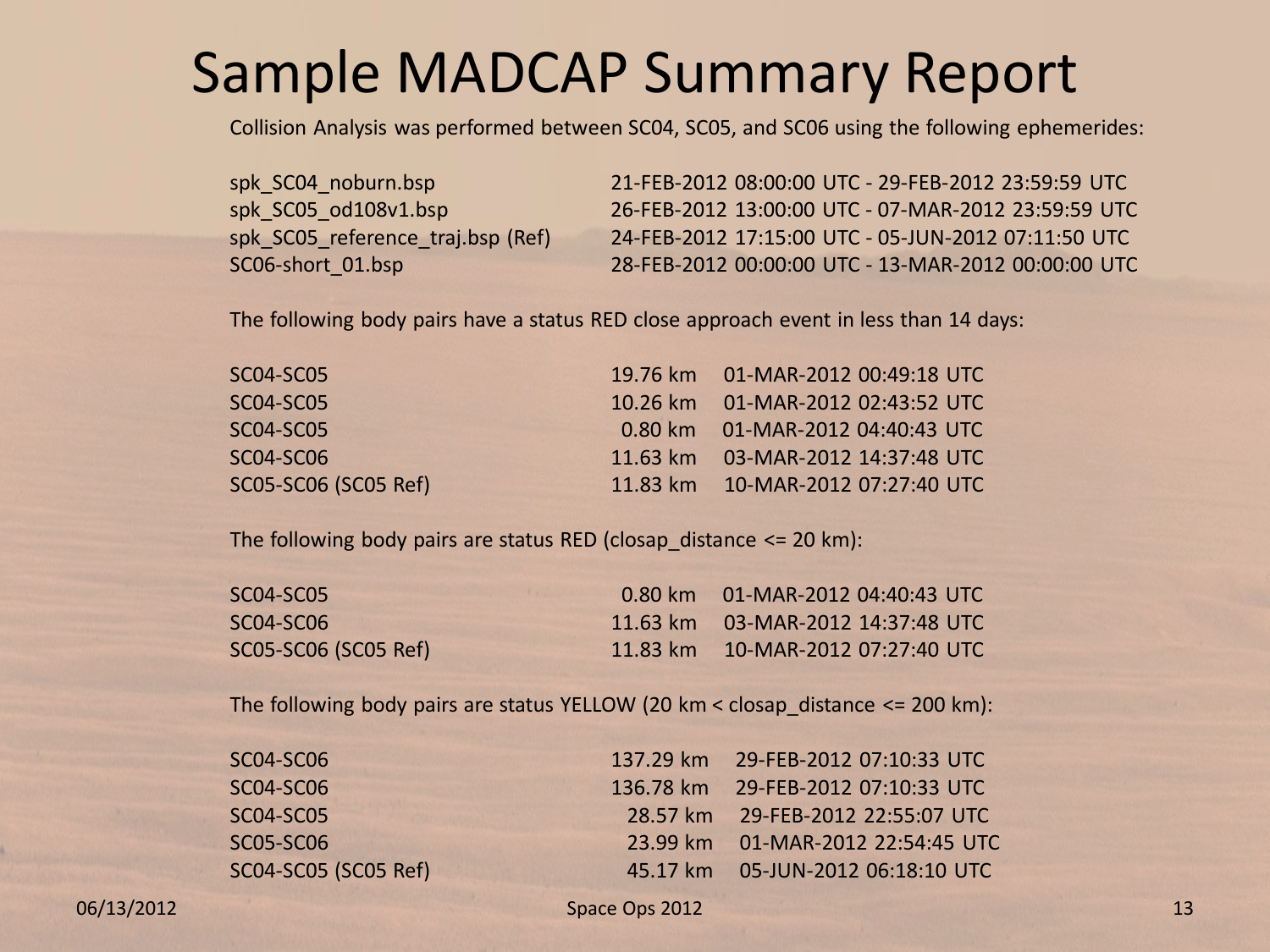### Sample MADCAP Plot

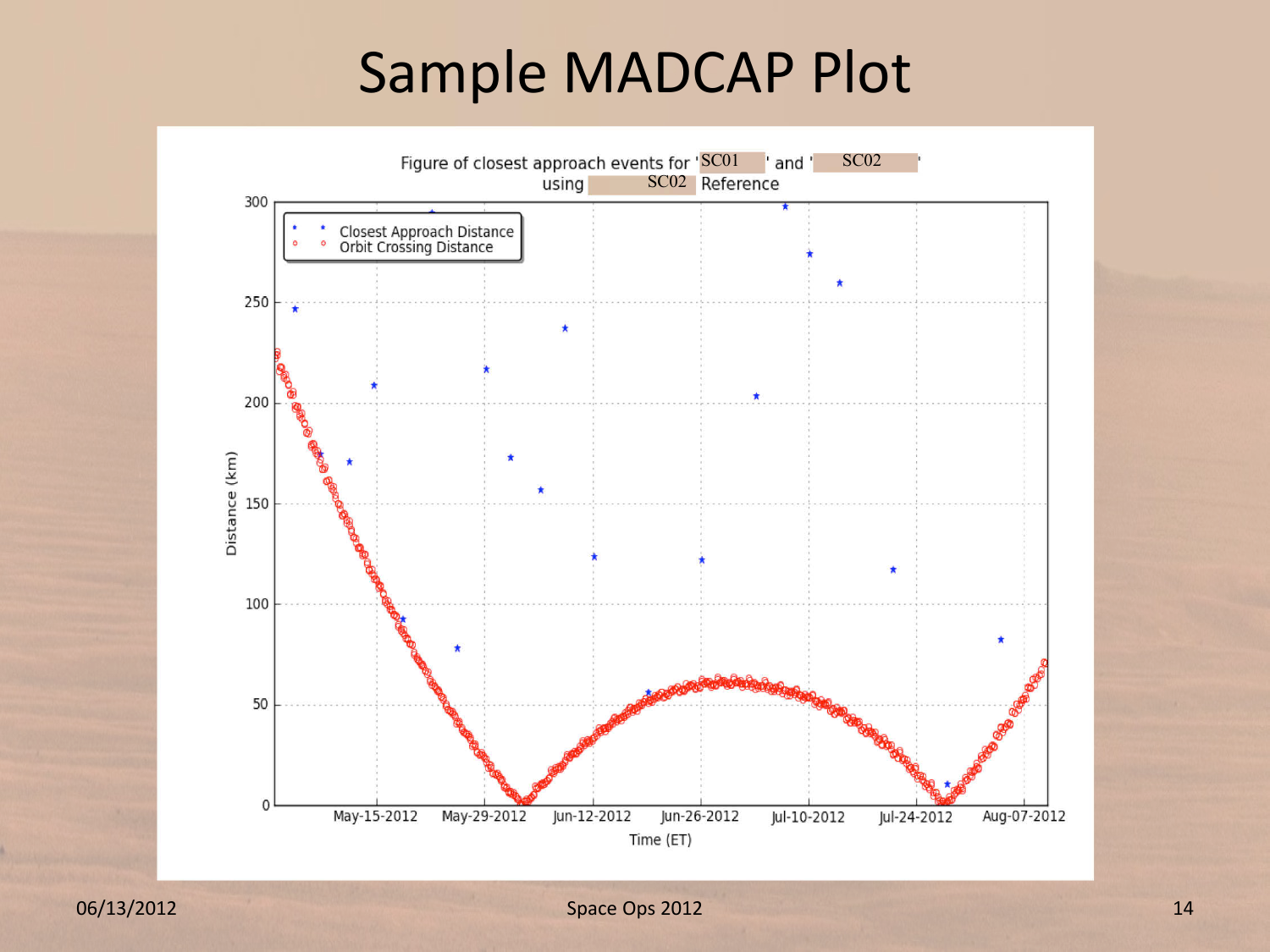# Communicating Results

- The MADCAP parameter file contains a list of email addresses to which the output reports will be sent
- Accommodations are made for normal engineering reporting and for management escalation reporting
- Current spacecraft in the Mars and Moon environments normally maintain a safe separation
- Occasional close approaches with low miss distance have warranted some discussion as to whether any action was necessary
- At present no official decision-making process has been established for handling these events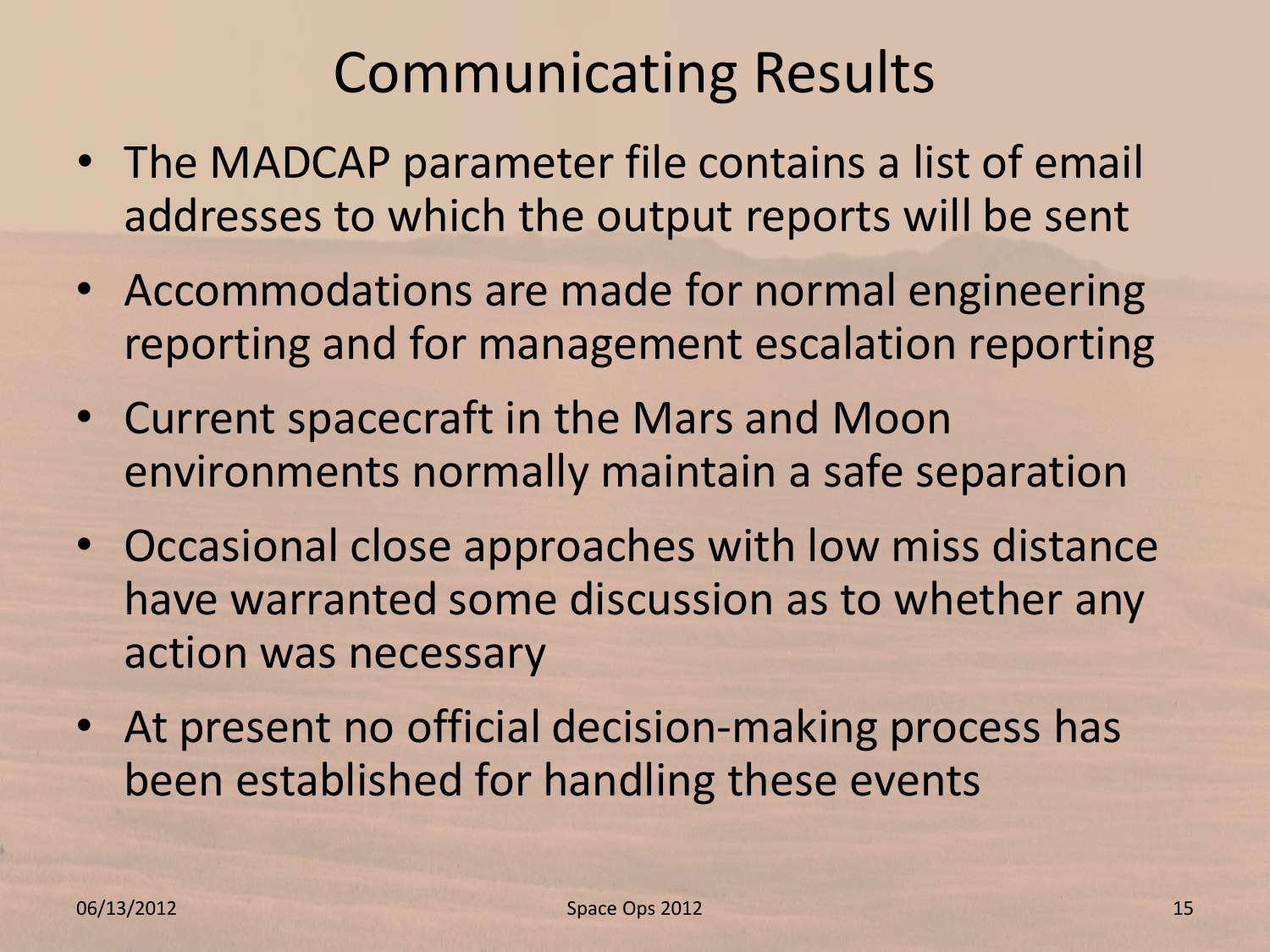# Future Work

- Formalize process when approaches are "too close"
- Refine uncertainty modeling to improve collision probability calculation
- Collaboration with NASA/GSFC and ESA's Space Situational Awareness program will be explored
- Incorporate more sophisticated automation than Linux "cron"
- Include other shared orbital environments of potential interest (Earth-Sun L1/L2, Earth-Moon L1/L2)
- Provide option to output a CCSDS Conjunction Data Message (CDM), an emerging international standard